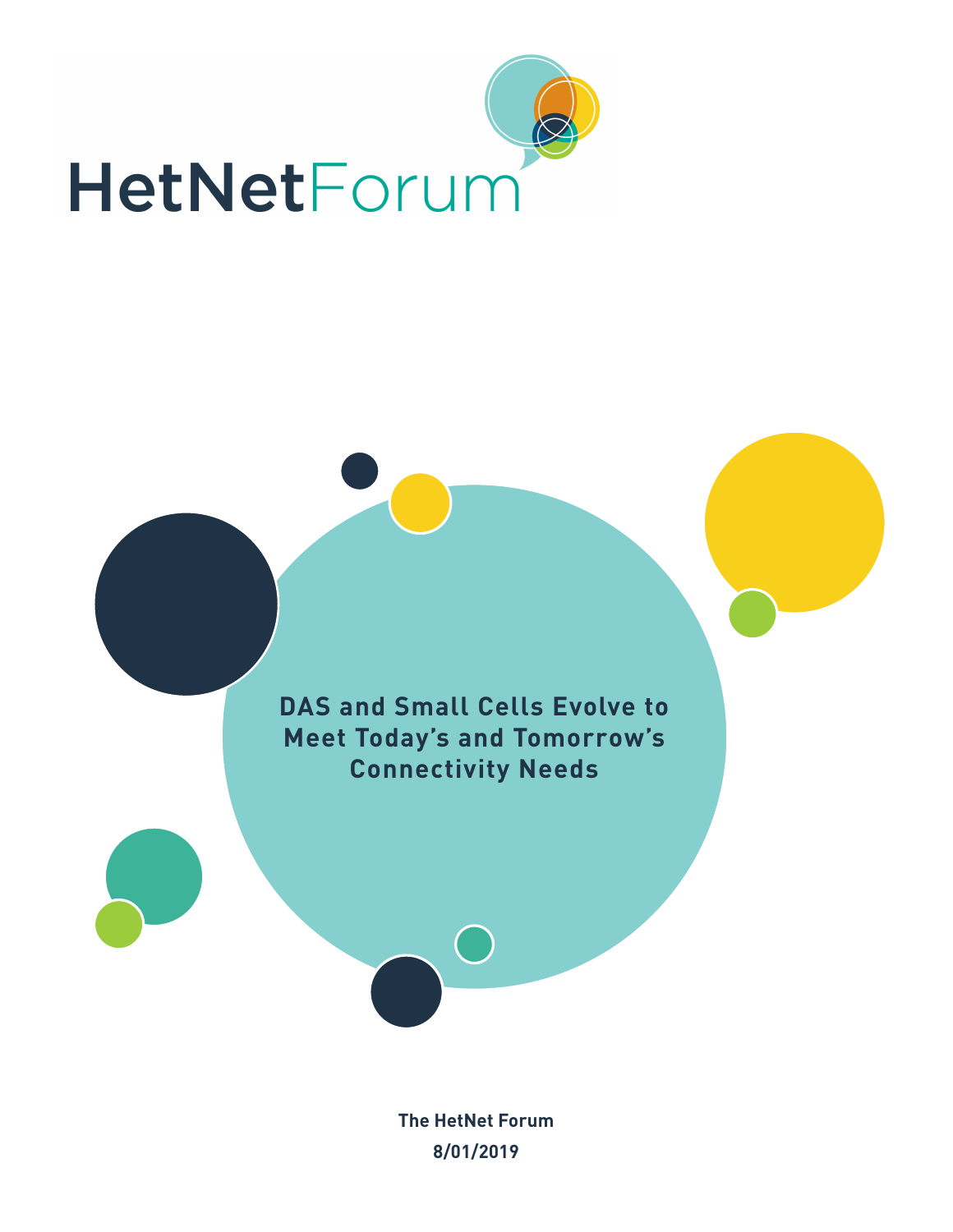

#### Table of Contents

#### Abstract

Technology advances increasingly blur the lines between the capabilities of Distributed Antenna Systems (DAS) and other small cells. Many DAS networks have become less complex (at least easier to install) while small cells have become smarter. Building upon its 2013 report, the HetNet Forum has drafted this report to focus on how DAS and small cells are deployed in venues today, the role of spectrum in future deployments and what fifth-generation (5G) technology means for DAS and other small cells.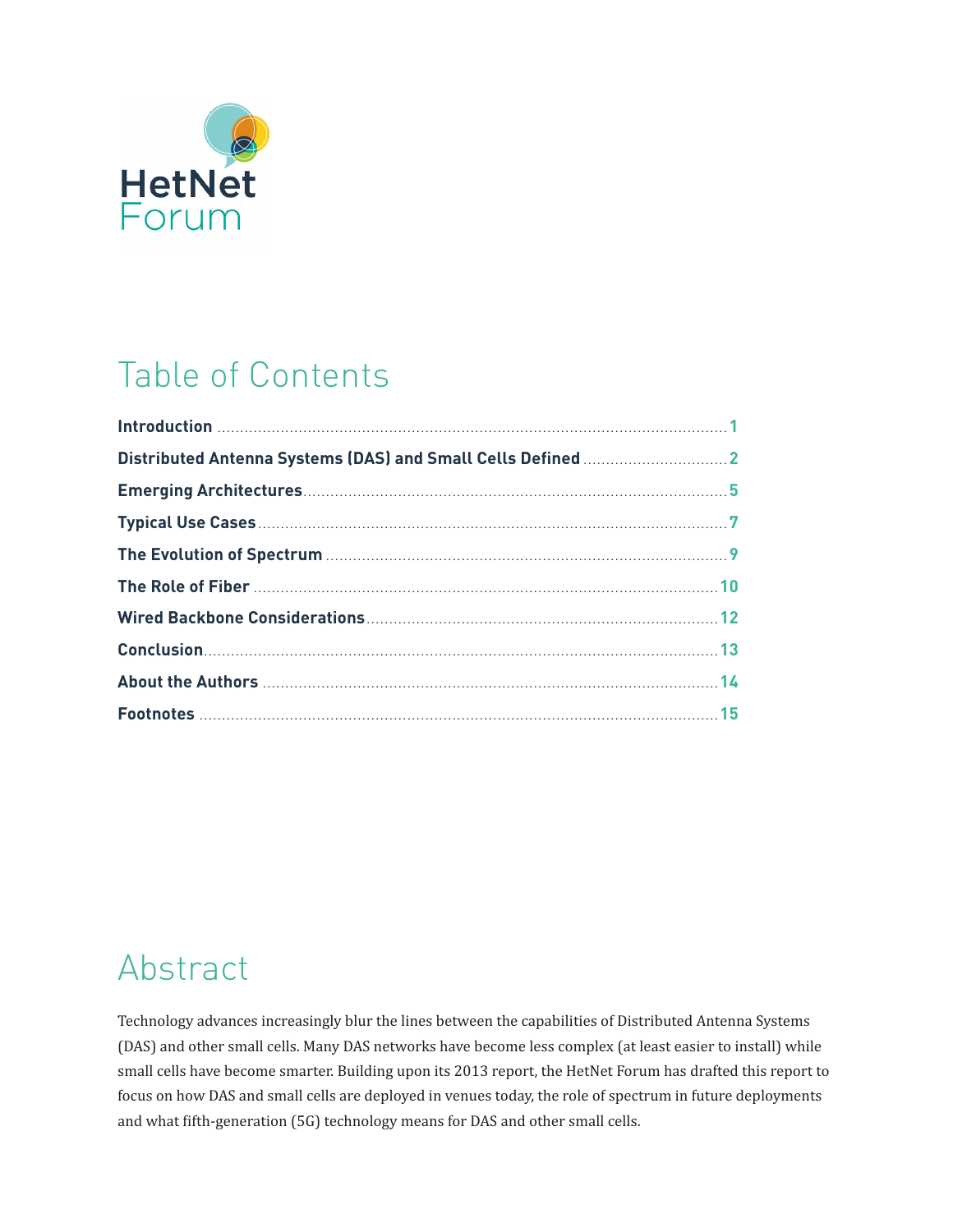#### Introduction

Wireless operators are experiencing continued rapid growth in mobile broadband traffic, driven by unlimited data plans and the growing ecosystem of Internet of Things (IoT), smart-city and automotive applications. According to a report from telecom equipment manufacturer Ericsson, smartphone usage in North America reached 8.6 Gigabytes (GB) per month per smartphone by the end of 2018. That number is set to reach 50 GB per month by the end of 2024. On top of that, wireless networks are expected to support about 29 billion devices by 2022,<sup>1</sup> many of which will be installed or used indoors.

As wireless operators race to keep up with exploding demand for mobile voice and data connectivity, in-building wireless solutions are assuming an increasingly important role within the broader network. Two of the most prevalent in-building technologies — Distributed Antenna Systems (DAS) and small cells — have provided a way for operators to supplement coverage and capacity for indoor spaces not adequately served by the outdoor macro network, and relieve pressure and congestion from outdoor data demands.

Cellular telephony originally was conceived as a mobile technology with a focus on outdoor usage, with base stations and antenna equipment designed to operate at high power over long distances. Now, the intrinsic benefits of mobility and the advent of smartphones have combined to make mobile phones the preferred medium for indoor communications as well. It's held that up to 80 percent of cellular traffic occurs indoors, where the network may have more difficulty reaching, depending on the nature of the building and the position of nearby wireless infrastructure.

With the continued proliferation of wireless devices and mobile applications, plus new ones falling under the broader IoT label, and the evolution to 5G, the amount of traffic that originates indoors is positioned to explode, both as a percentage of overall traffic and in absolute terms. The macro network has been and continues to be effective in reaching inside buildings in most cases. But outside-in approaches can be hindered by the advent of energy-efficient building practices, such as Low-emission (Low-E) glass, which has been shown to reduce radio signal strength by as much as 15 decibel-milliwatt (dBm). This means that the signal is only 1/32 its original strength after it passes through the glass — roughly equivalent to passing through a 1-inch-thick sheet of concrete.

DAS and small cells are two technologies that can supplement the macro network with indoor coverage and capacity that may be delivered directly within a building or venue. Deployed outdoors, DAS and small cells also have the same effect of bringing the network closer to the end user.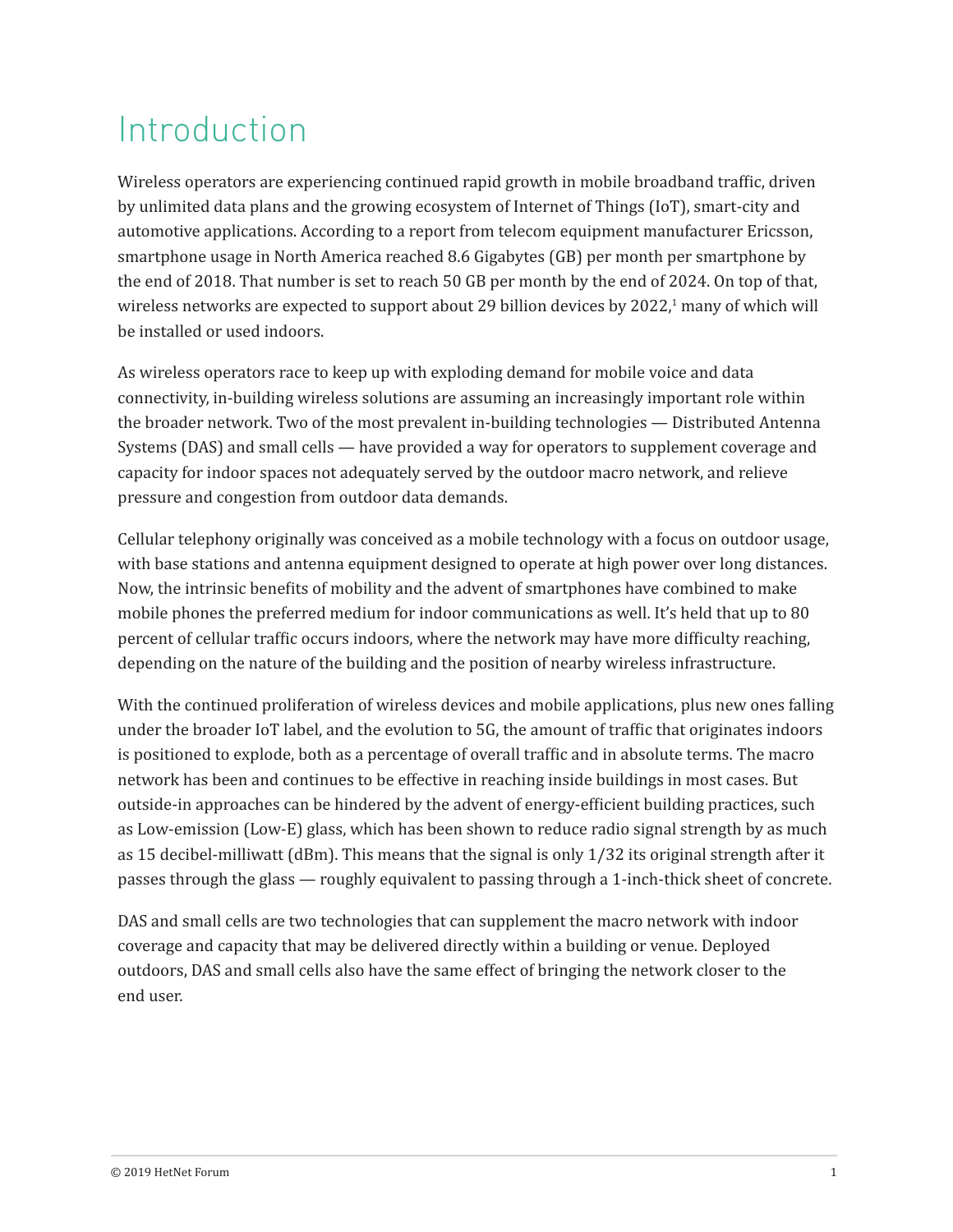#### Distributed Antenna Systems (DAS) and Small Cells Defined

As its name suggests, a DAS takes the radiofrequency (RF) signal from a standard third-party cellular base station and conveys it through a series of active and passive network elements via fiber, copper or coaxial cabling to an array of relatively low-power antennas throughout a building, venue or campus. Because the transmitting antennas may be located inside the building, they may deliver stronger signals than neighboring macro towers, whose transmissions must penetrate exterior and interior walls of the structure. The DAS base station also provides its own capacity, so intensive indoor use — for example in an airport or convention center — does not "rob" capacity from the surrounding macro network.



*Figure 1: Analog DAS Deployment Model*

Traditionally deployed outdoors to supplement the macro network, small cells recently have been deployed for specific indoor and venue applications as well. These small cells are smaller, lowpower versions of the larger "macro" base stations with their own radios and antennas that can be deployed indoors or around a building where coverage is needed. The term "small cell" is now used to refer to anything less than a full-power macro base station — ranging from residential devices that serve a single household through enterprise-class systems and all the way up to outdoor streetlamp-mounted units that act as an adjunct to the outdoor macro network. For purposes of this paper, we focus on "small cells" that refer to indoor or venue-centric solutions that serve an enterprise, building or campus.

Small cells come in several types, but they can be grouped loosely into two categories, standalone and distributed. With standalone small cells, each access point is a fully self-contained base transceiver station (BTS) including baseband unit (BBU), radio and antenna. With distributed small cells, the baseband processing is mostly centralized for a large group of radio and antenna units distributed around the building.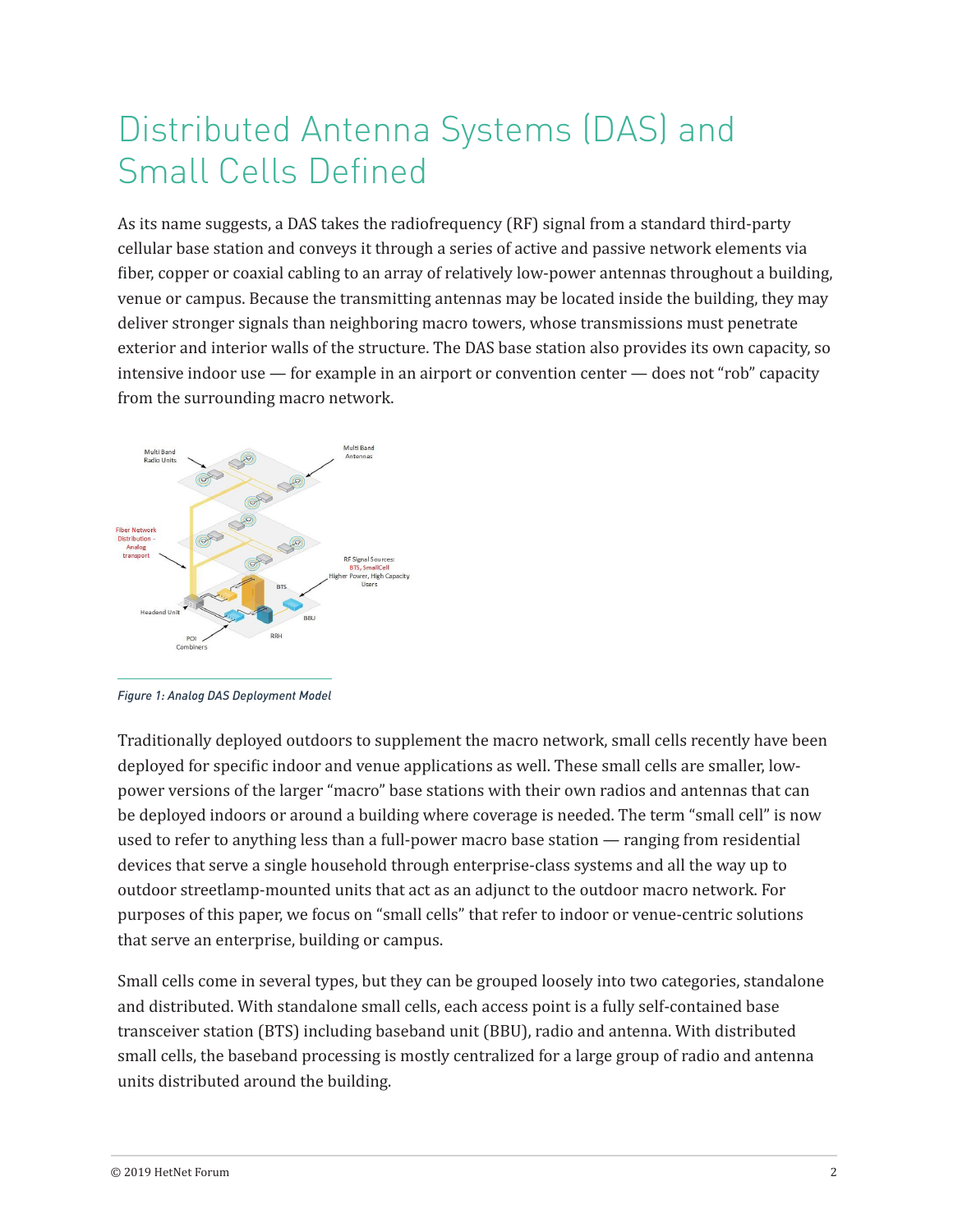Small cell types include microcells, picocells, femtocells and standard base stations with coverage ranging from 1 mile to 22 miles. Microcells and femtocells are smaller and are less expensive to build and maintain. Today small cells are being deployed in different enterprises of all sizes due to their ability to be deployed rapidly.



*Figure 2: Small Cell Deployment Model*

Functionally, DAS and small cells solve the same problem, but their different architectures have important implications. The most important difference is that the DAS uses a third-party signal source while the small cell provides its own. This is significant because base-station integration into operator networks is a complex, one-time process that can take a year or more to complete. Unless the small-cell vendor has completed this process with all the leading operators in a region, the small-cell installation is likely to support only one or two operators.

A DAS, however, attaches to a third-party base station, so it can take advantage of Original Equipment Manufacturer (OEM) base stations that are already integrated into the operator's network. Moreover, a DAS can act as a shared resource for multiple base stations from different operators. As a generalization, it's fair to say that DAS is inherently multi-operator while small-cell solutions have the potential to be multi-operator.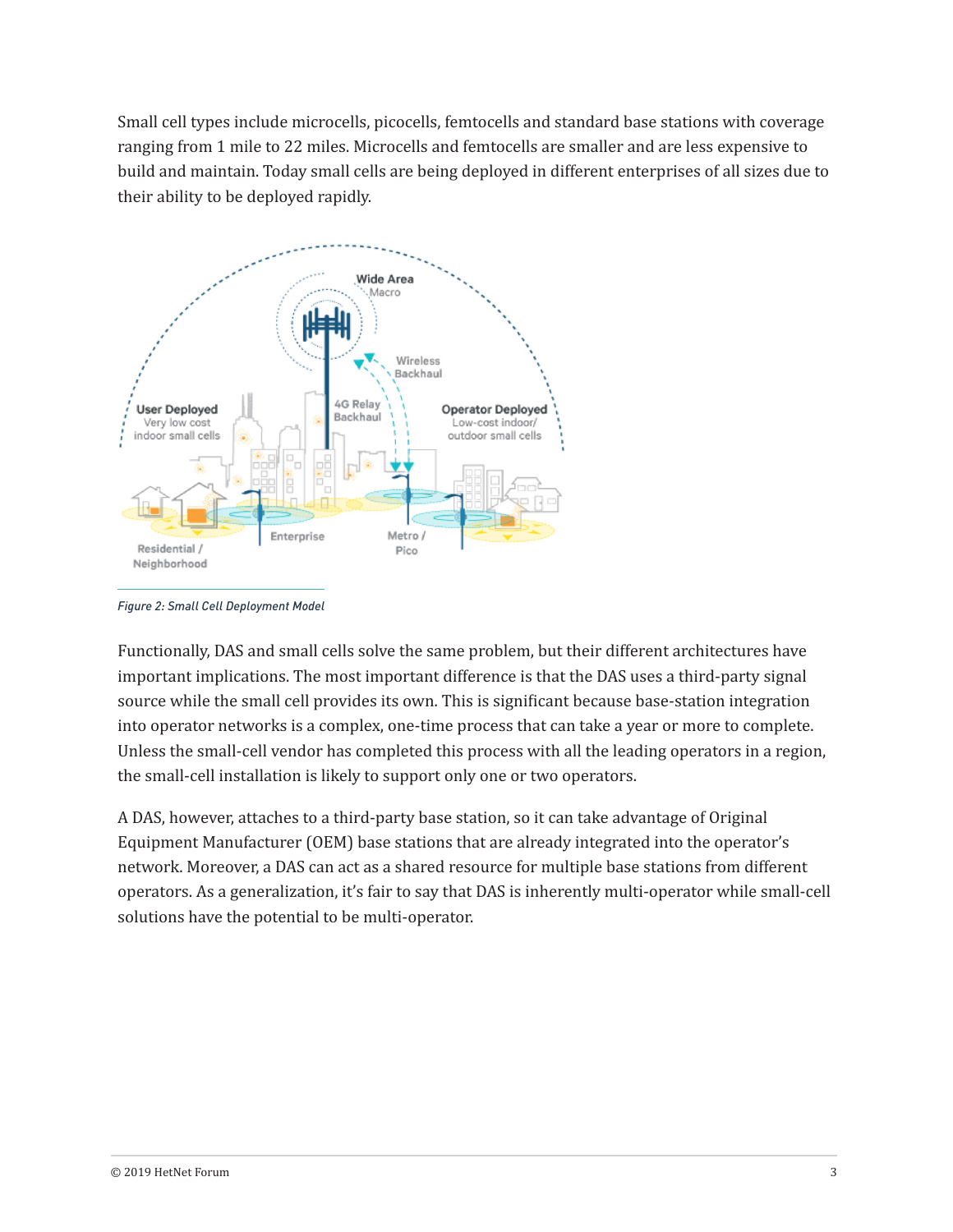With both DAS and some distributed small cells, the baseband processing and resource scheduling are performed centrally. This allows the system to allocate resources to different users and prevents interference within the cell — an inherent function of the central baseband scheduler. By contrast, with standalone small cells each access point acts as its own independent cell, with no scheduling coordination between the cells. In border areas this will create interference, leading to poor signal quality in the form of slow data, choppy voice or even dropped calls. In smaller deployments with just a few small cells, this may not be an issue, but with larger numbers of standalone small cells, it can become a problem quickly. One U.S. operator is known to have a policy by which any site that contains more than three standalone small cells must be designed and approved by the operator's RF engineers.

Both DAS and small cells have now been in use for some time and as each evolves they have taken on the advantages of the other. Distributed small cells are more DAS-like in that they centralize the baseband processing and distribute the radio resources. Some DAS deployments, for their part, have begun using small cells as the RF signal source. In cases where the power and capacity of the small cell meet the venue's requirements, small cells as a signal source can prove more costeffective than DAS.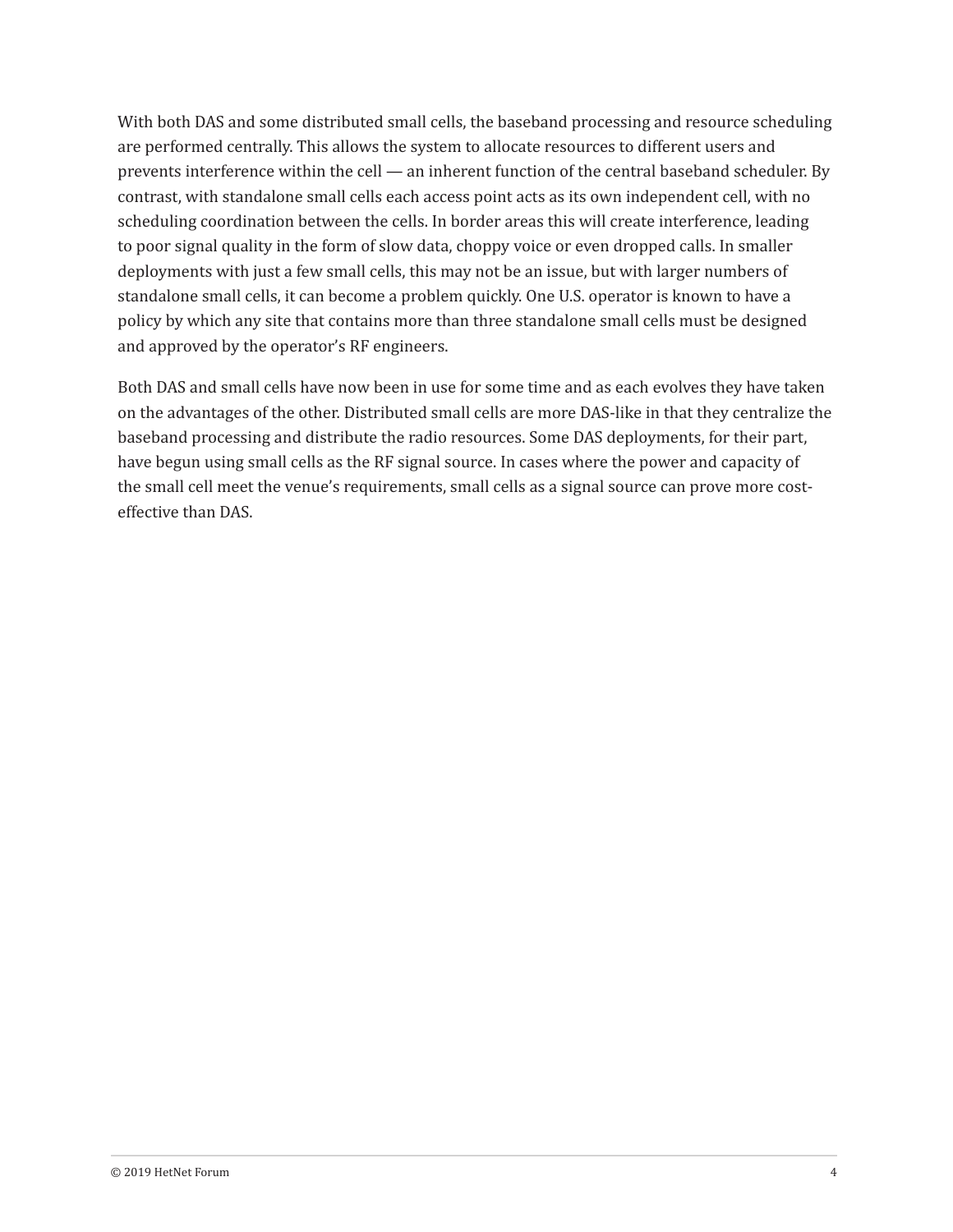# Emerging Architectures

As DAS and small cells have proliferated, new network architectures have emerged.

Digital DAS networks transport digital signals directly from the headend to the radio head or remote antenna unit (RRU), eliminating attenuation of the signal and allowing it to be simulcast to remote antennas. Digital DAS provides multi-band and multi-operator support with low system noise, lower interference and improved power amplifier efficiency. Capacity and coverage growth can be addressed through flexible sectorization. Wi-Fi access points or small cells can be added at the edge.



*Figure 3: Digital DAS System*

A distributed small-cell architecture is primarily a single-operator solution although recent configurations support dual operators simultaneously. This model supports radio access network (RAN) sharing and uses single small-cell resources to support multiple carrier core networks. Distributed small cells are well suited for enterprise applications where single operator deployments are the norm and where combined Local Area Networks (LAN) plus cellular communications on the same cable infrastructure is desired.

Deploying a distributed small cell is similar to deploying Wi-Fi access points. Power for each small cell typically is delivered over the LAN cable and it adopts a self-organizing network approach. This model is ideal for adding capacity and dense coverage.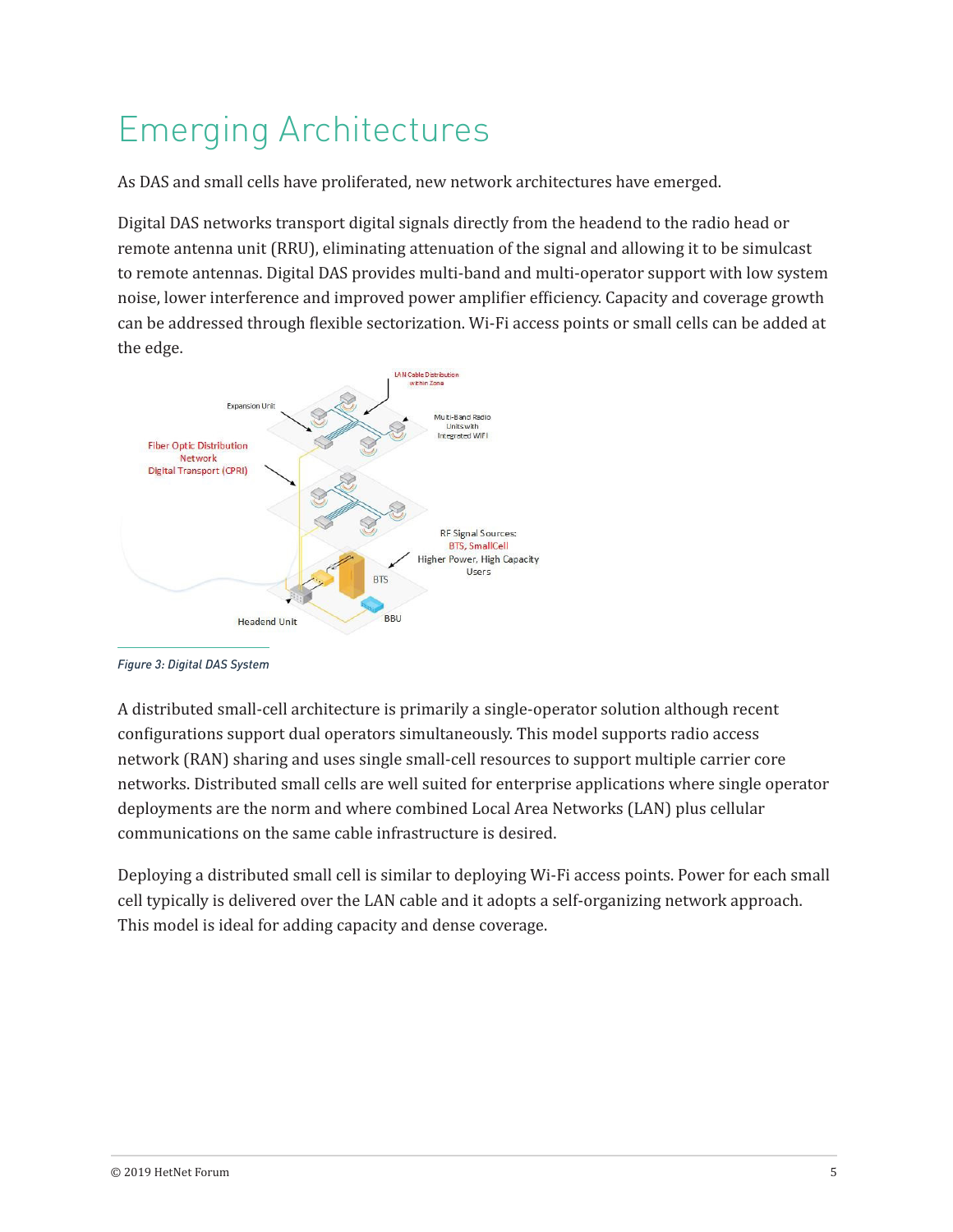

*Figure 4: Distributed Small Cell System*

The centralized-RAN (C-RAN) model is generally applied to outdoor macrocells, but it can also be applied to small cells that provide distributed coverage across a large indoor space. C-RAN creates a single cell that coordinates the functions of multiple radio endpoints using standard IP Ethernet LANs for fronthaul.

The C-RAN model provides many of the same benefits of small cells while eliminating the interference created at the borders of overlapping small cells when densely deployed. In traditional deployments, small cells use a central service controller to assist with handovers and backhaul aggregation but each cell still interferes with neighboring sites, and multiple independent cells generate frequent handovers referred to as "ping-ponging." To eliminate cell borders, it is necessary to centralize the scheduling of users across all radio points. Capacity is pooled in the central Baseband Controller and allocated dynamically to wherever the usage is at any given moment.



*Figure 5: C-RAN Distribution Architecture*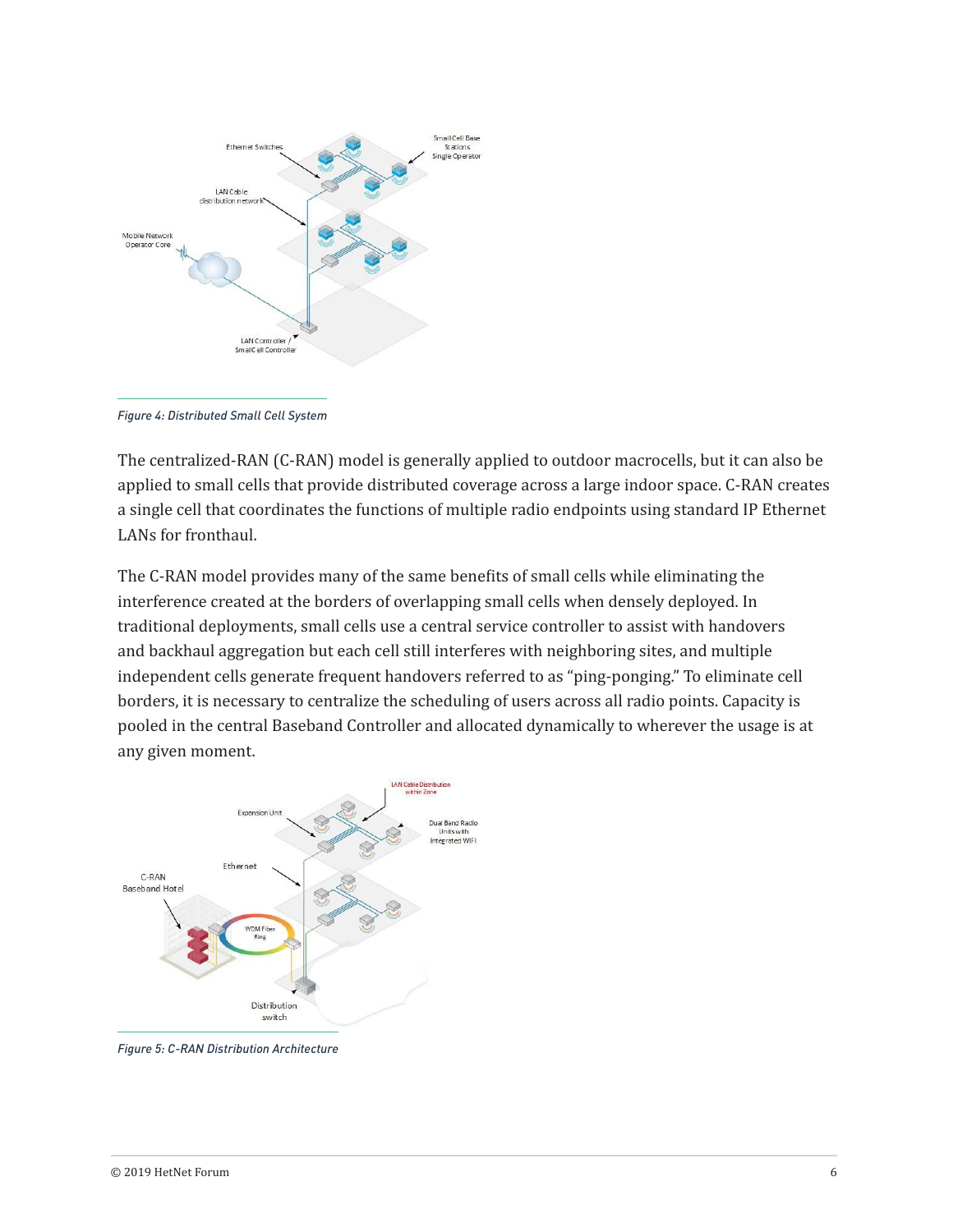# Typical Use Cases

The deployment of 5G technology is expected to transform a wide range of businesses. New businesses like Uber and Airbnb, for example, did not take off until mobile network operators built fourth-generation (4G) LTE networks to support new business models and use cases. The same types of transformations are expected once 5G networks are deployed. While it is not yet known exactly how people will innovate with 5G technology, it is clear that 5G has many use cases for both outdoor and in-building coverage. Some examples include connected vehicles, remote health care and smart-city services as well as mobile and fixed broadband services, which cost less per megabit and enable higher speeds for a wide array of indoor use cases, such as enterprise collaboration and virtual reality/augmented reality (VR/AR) applications.

Small cells are often considered the best option for building connectivity infrastructure, but when it comes to larger multi-carrier integrations, it is not always the most cost-effective approach. Multiple small cells are needed for each carrier in a building or venue, which can make it pricier than alternatives. DAS can also be used concurrently with small cells to save space and create an economical solution.

Small cells are typically deployed to enhance coverage over limited ranges and are relatively inexpensive individually and widely available. For this reason, it's the latest technology used by carriers to provide cellular service inside small buildings. Small cells connect directly to the carrier network over an internet connection to generate a high-quality signal across multiple distances, ranging anywhere from10 feet to several hundred, depending on a range of factors. Even for those with a more extensive coverage range, small cells can become costly for large venues and when multiple carriers or frequency bands are required as cost and complexity increase for these types of installations. (Figure 6) Instead of requiring numerous small cells, using only a few as a signal source for a DAS can significantly improve the coverage area as long as the small cell has an internet connection. Users can enjoy a high-quality signal, and distributors and enterprise owners can reap the benefits of 5G with fast deployment and low costs. (Figure 7)

With a DAS and small cell connectivity infrastructure, resources can be targeted to the areas needing the most signal, and capacity can be shifted to different parts of the DAS network as the location demands change. According to the Advantage Business Media Market Monitor Research Series, more than 84 percent of engineers believe that small cell technology will be a major player with its connection to DAS as they are perhaps the best option for highly trafficked venues and for overcoming signal problems.<sup>2</sup> As such, 5G capability can extend its reach and remain modular regardless of network and influx of users, offering greater quality and user experience.

DAS and small-cell technological advancements are making networks faster and more efficient, leading the future of 5G to a successful implementation. Until 5G arrives in its full capacity, the wireless industry will push solutions that are flexible in adapting to the current needs of users by providing the bandwidth required for the ease of wireless use.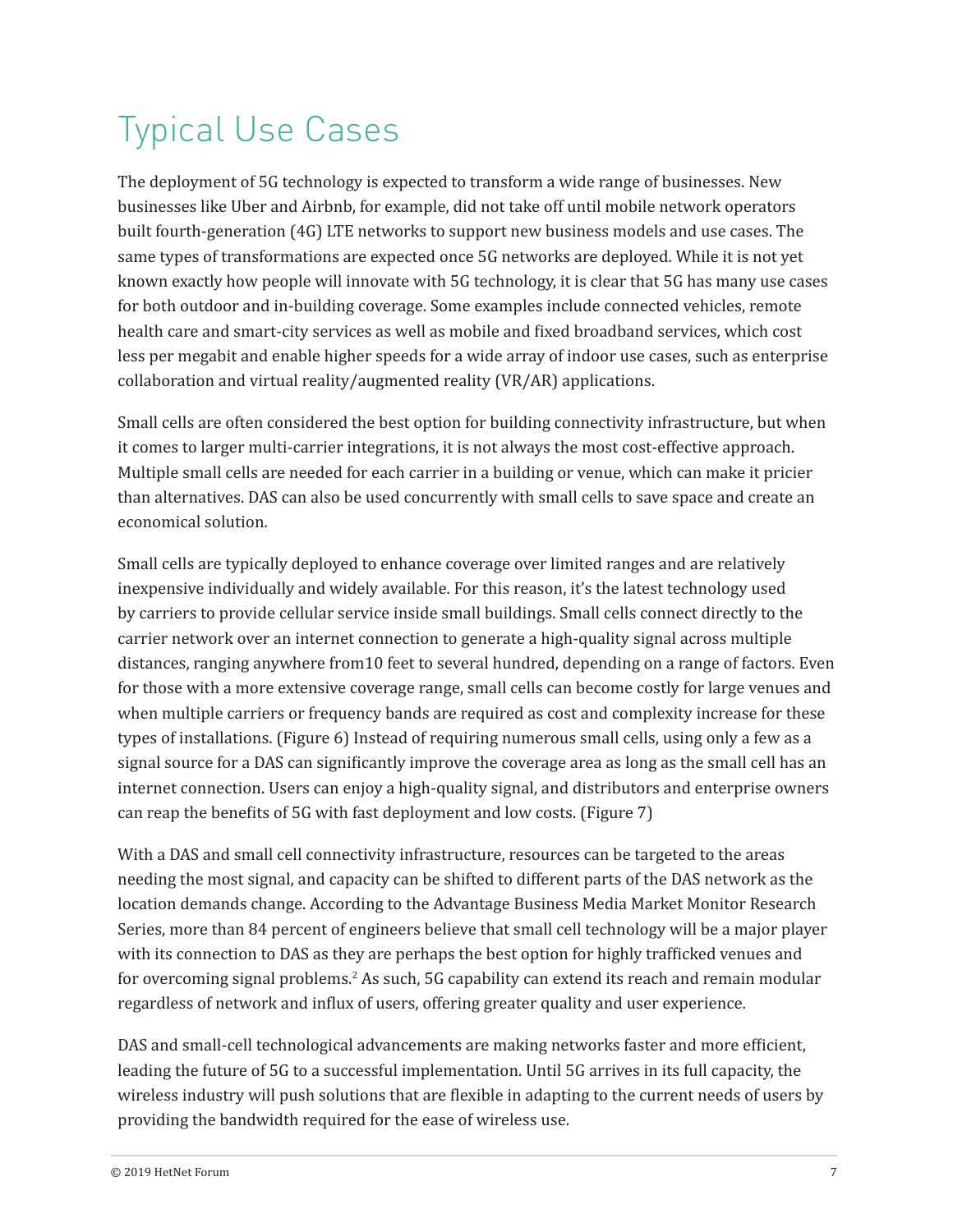|             | <b>SMALL CELLS</b>                                                           | <b>DISTRIBUTED ANTENNA SYSTEMS (DAS)</b>                                            |  |
|-------------|------------------------------------------------------------------------------|-------------------------------------------------------------------------------------|--|
| <b>Pros</b> | - Use standard Cat-5, 6 or 6A cabling<br>- Inexpensive<br>- Widely available | - Can support multi-carriers and multi-frequencies<br>in one system                 |  |
|             |                                                                              | - Newer generations use standard Cat-5/6/6A<br>cabling                              |  |
|             |                                                                              | - Multi Radio Access Technology support; 2G, 3G and<br>4G, SISO and MIMO            |  |
|             |                                                                              | - Variations of output power and form factors                                       |  |
|             |                                                                              | - Amplifiers at the antenna point means zero "loss"                                 |  |
|             |                                                                              | - Easy to upgrade if modular system is used                                         |  |
|             |                                                                              | - Active systems use fiber cabling and installation is<br>easier and less expensive |  |
|             |                                                                              | - All frequency bands are supported including<br>public-safety bands                |  |
| Cons        | - Does not support a multi-carrier in a single system                        | - More expensive than small cells                                                   |  |
|             | - Does not support multiple frequencies in a single<br>system                | - More difficult to install compared to small cells                                 |  |
|             | - May require large number of antennas                                       | - Requires experienced and certified installers                                     |  |
|             | - May be difficult to design properly for overlapping<br>coverage area       |                                                                                     |  |
|             | - Cost and design complexity increase to support<br>multiple carriers        |                                                                                     |  |

*Figure 6: Pros and Cons of Small Cells and Distributed Antenna Systems (DAS)/ADRF*

|                         | <b>SMALL CELLS</b>                                                                                                                                                               | <b>DAS</b>                                                                                                                                                                                                                                                                                                     | <b>SMALL CELLS &amp; DAS COMBINED</b><br><b>SOLUTIONS</b>                                                                                                                                                                                           |
|-------------------------|----------------------------------------------------------------------------------------------------------------------------------------------------------------------------------|----------------------------------------------------------------------------------------------------------------------------------------------------------------------------------------------------------------------------------------------------------------------------------------------------------------|-----------------------------------------------------------------------------------------------------------------------------------------------------------------------------------------------------------------------------------------------------|
| <b>Best Use</b><br>Case | Small-sized venues with both<br>small number and relatively fixed<br>base of users who require a single<br>carrier or few frequency bands;<br>such as retail stores, warehouses. | Large-sized venues with both<br>large number and continuously<br>changing base of users who<br>require multiple carriers and/<br>or frequency bands; such<br>as stadiums, airports, large<br>hospitals, college campuses,<br>large hotels/casinos, large<br>shopping malls, Class A<br>commercial real estate. | Medium-sized venues with<br>small number but continuously<br>changing base of users who<br>require multiple carriers and/<br>or frequency bands; such as<br>individual CRE tenants, high<br>schools, small hotels, clinics,<br>industrial facility. |

*Figure 7. Best Use Cases for Small Cells, DAS, and Combined Solutions/ADRF*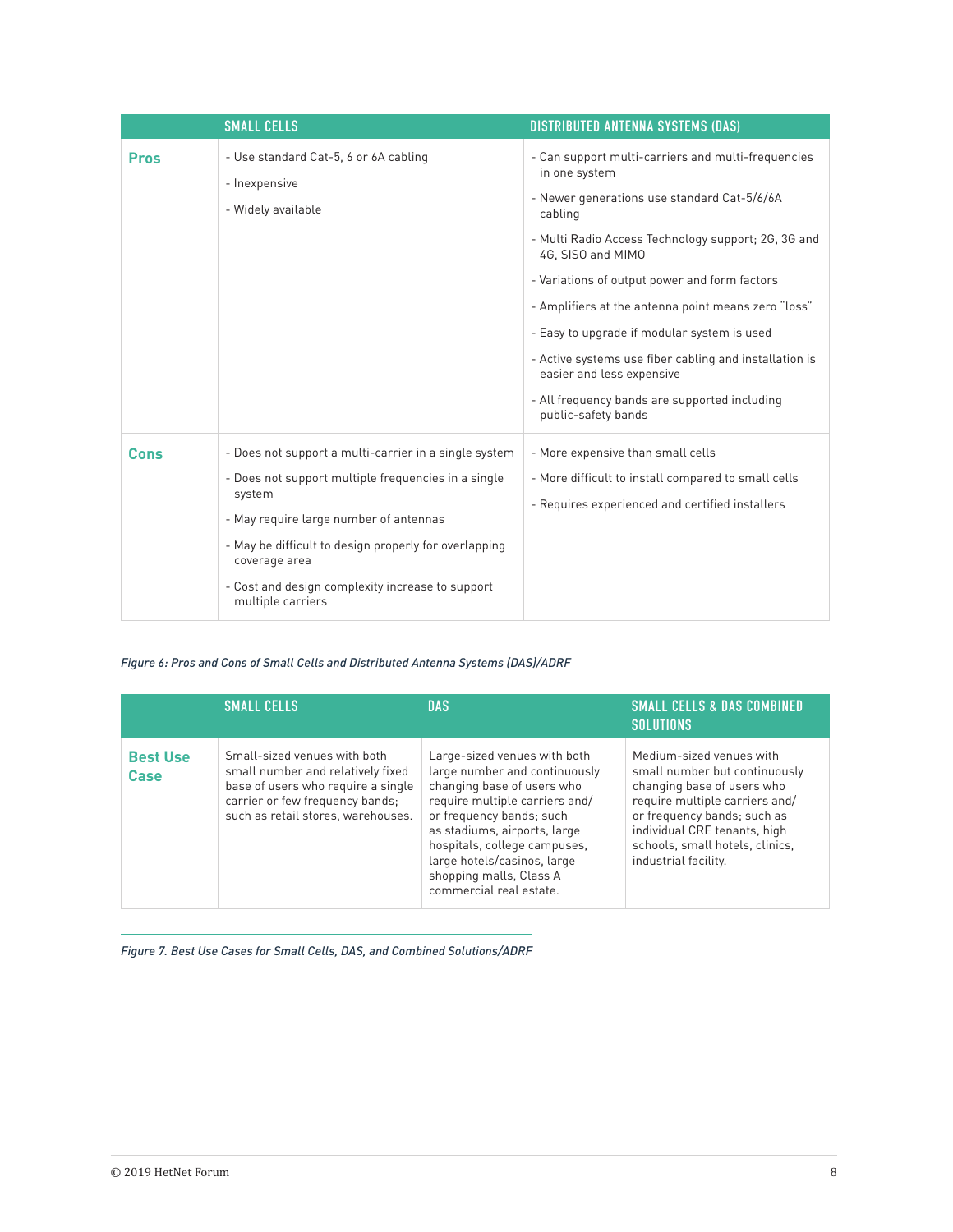# The Evolution of Spectrum

Both DAS and small cells typically operate in licensed spectrum, that is, frequency bands that have been acquired by mobile network operators for exclusive use. For this reason, the operator must directly or indirectly approve each DAS or small-cell deployment. For illustrative purposes, Wi-Fi is the best-known example of unlicensed spectrum; anyone can purchase and operate a Wi-Fi access point.

The spectrum situation is evolving, however, with the result that new models are emerging between licensed and unlicensed spectrum. For example, with Licensed Assisted Access (LAA) technology, an operator can temporarily use a combination of licensed and unlicensed (Wi-Fi band) spectrum to augment their capacity. Rules and protocols are being established to ensure that such practice does not impair Wi-Fi usage of these frequency bands. Another example is Citizens Broadband Radio Service (CBRS) in the United States. The Federal Communications Commission (FCC) has set aside 150 megahertz of CBRS spectrum in the 3.5 GHz band previously reserved for government purposes and made it available commercially through a more dynamic allocation process. Regulators in other countries are watching the U.S. policy develop and considering adopting similar models.

Technically, the ability to support the necessary frequency bands and to interact with the CBRS spectrum allocation server (SAS) is a base station function, so a DAS can support CBRS as long as it supports the frequency band. Small cells, since they incorporate the base station, must be developed specifically for these functions, and companies are developing this equipment.

As "neutral" spectrum not dedicated to any one operator, CBRS has been considered as a form of neutral host in-building solution whereby users in the building would connect to the CBRS radio, operated by the building owner or neutral host provider, and connect to their own mobile service provider via a roaming arrangement.

For this to take place, two conditions (at least) must be met: a) the user device must support the CBRS band and b) the in-building network owner must have roaming agreements with the major operators. Some device chipset manufacturers have announced support for the CBRS band, but it will take time before the handsets are available and a majority of in-use handsets have turned over to achieve critical mass. As of this writing, mobile operators have not publicly stated their intentions about establishing roaming agreements with in-building network providers.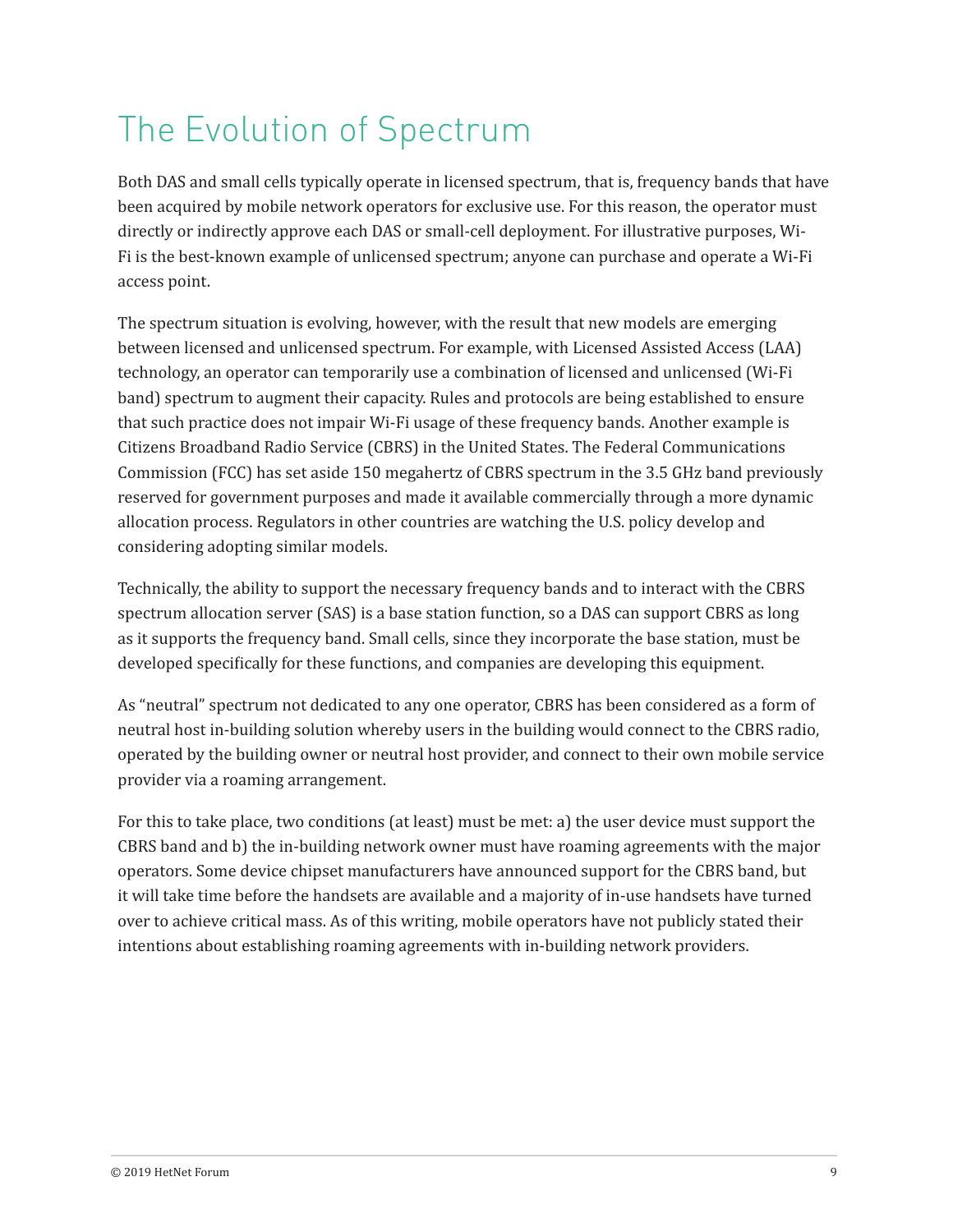## The Role of Fiber

Extending fiber to buildings, neighborhoods and city blocks is crucial for maximizing the efficiency and quality of DAS and small cells. Further densification of fiber networks is needed to support next-generation wireless applications. While fiber networks already span the globe, connecting communities that are continents apart, deeper penetration of fiber into communities to support the higher number of wireless network access points, wireless devices and end users is necessary. These fiber networks, which serve as the high-speed freeways on which the next generation of data travels, will require an extensive buildout to match the buildout of infrastructure and antennas. Everything from 5G capabilities, IoT, smart-city applications and end user demands will require small-cell densification at the fiber infrastructure level.

Many legacy fiber backhaul networks were typically built with relatively low fiber capacity that is heavily multiplexed with dense accessibility (e.g., fiber-to-the-home networks), or high fiber capacity and sparse accessibility (e.g., enterprise fiber networks). In addition, backhaul networks are traditionally designed for lateral splice locations every thousand feet and weren't meant to be fragmented and accessed every couple hundred feet, which will be necessary to support the demands of the wireless carriers that are densifying their networks.

Existing fiber infrastructure will remain critical to manage backhaul needs of connecting edge data centers to the mobile operator core, but there's an entirely new complementary fiber network that needs to be built to solve the new problem of capacity and accessibility. A new type of fronthaul network, which connects the radio access network to the remote radio units, will provide high fiber capacity as well as easy accessibility, allowing for lateral splices every few hundred feet or less. Such a fronthaul network must also provide relatively short links to interconnect the baseband processing to the distributed RF interface and edge data center locations to meet stringent latency requirements.

The new fronthaul network architecture primarily differs from legacy backhaul architectures due to the density of fiber lateral splice points that interconnect DAS and small cell locations to the internet and the number of dedicated fibers required to serve each end point. To visualize the difference between backhaul topology and the fronthaul network topology, think of the backhaul network as an expressway with sparsely spaced onramps and the fronthaul network as the local roadways with an edge collocation facility acting as the interface between the two network topologies. This model offers an analogy with the legacy central office topology where large voice switches are replaced with baseband processing cloud equipment and the 2,400 pair copper trunks are replaced with 1,728 or greater fiber-optic cables (3,456 fiber cables are shipping today).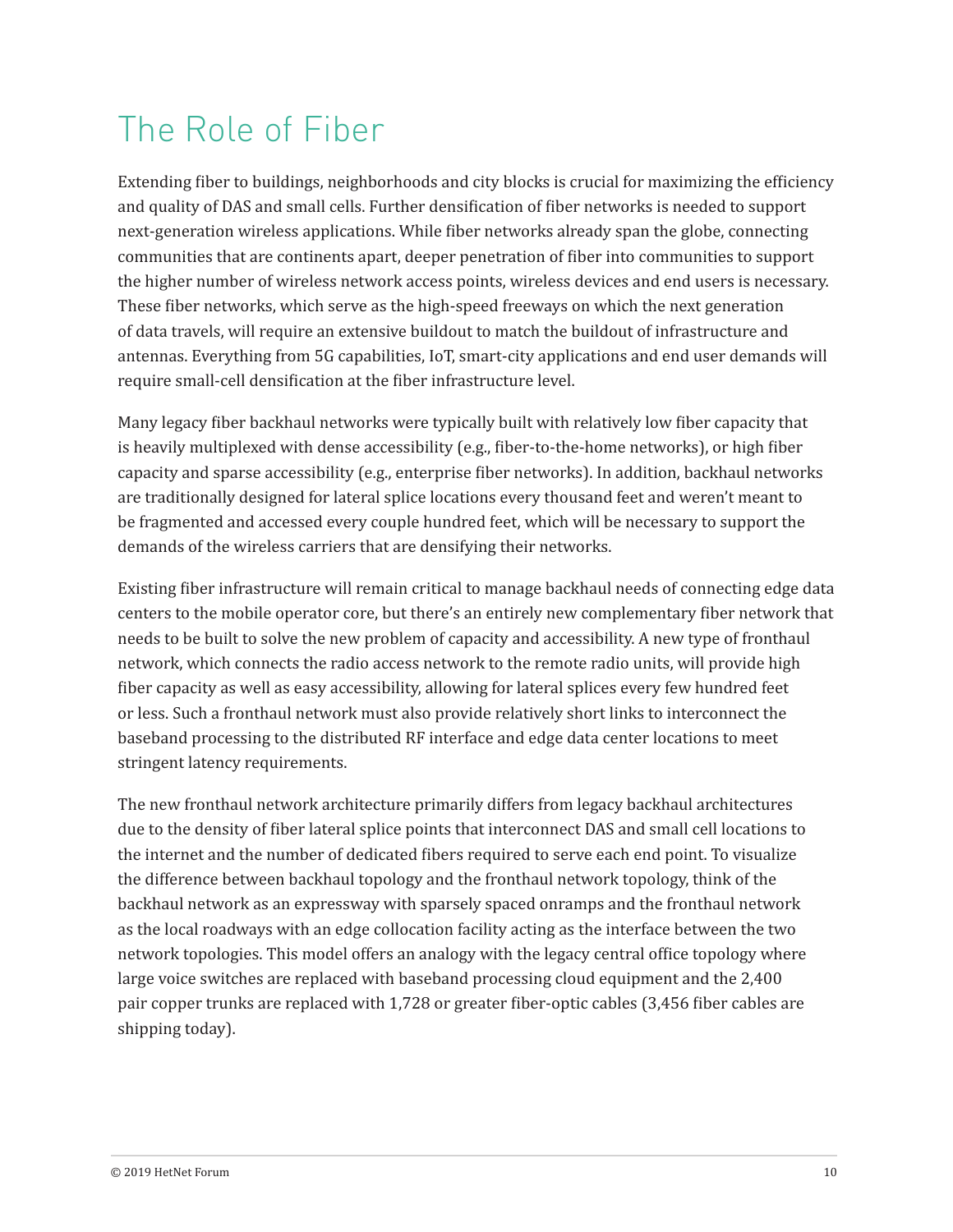The problem is that legacy backhaul networks aren't forward compatible and can't be retrofitted to become the new, necessary fronthaul network. The backhaul network is an important piece of the overall infrastructure, but the fronthaul network is a parallel network that providers need to build in a new way to support the densification of DAS and small cells. In order to enable the new network model, innovative techniques for ducts, cables and fiber splicing must be considered to support the unique nature of wireless fronthaul access topology.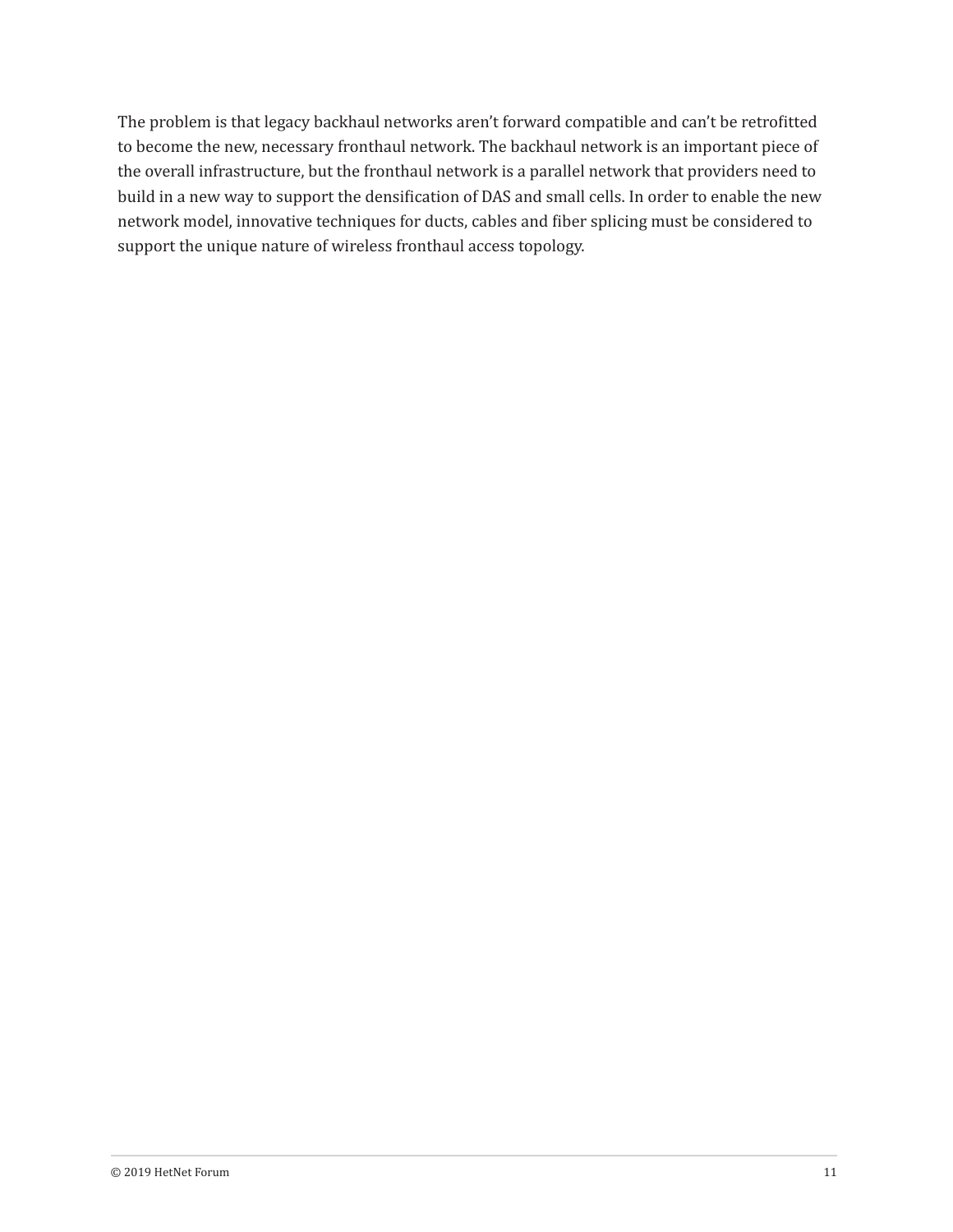## Wired Backbone Considerations

The convergence of in-building networks and the proliferation of Power over Ethernet-powered IoT sensors and devices connected to the same enterprise network are transforming workplaces and building environments with a focus on sustainable efficiency and cost effectiveness. As wireless connectivity indoors becomes prevalent, a robust wired backbone is needed to support backhaul transmission. Wired networks leverage new and existing fiber as well as twisted-pair and coaxial cabling to connect buildings as well as larger edge devices such as Wi-Fi access points, surveillance cameras, small cells and DAS.

Leading-edge in-building wireless systems require fiber or copper connectivity to the access point. Backbones in buildings have traditionally been designed to exceed the horizontal requirements by a factor of 10. As 1 Gbps (billions of bits per second) gives way to 2.5, 5 and even 10 Gbps horizontal standards for many networks, backbone infrastructure may need to support speeds of up to 100 Gbps.

In a smart building, the infrastructure for communications networks consists of two basic segments – backbone cabling and horizontal cabling. Structured cabling for a converged network – comprising one Ethernet or fiber backbone carrying voice, data, video and wireless traffic – is the foundation of smart buildings.

New standards for IT structured cabling include Category 6A copper, OM5 multimode and single-mode fiber-optic cable. The ability for in-building wireless solutions today to employ ordinary Category 6A cable – instead of the more complicated coaxial cabling – has streamlined installations and expanded applications. DAS and small-cell solutions now share the same Category 6A and fiber-optic infrastructure used by Wi-Fi, which many enterprises have deployed, for better efficiencies.

OM5 wideband multimode fiber (WBMMF) is becoming a preferred technology providing backhaul and fronthaul bandwidth to support 802.11ac Wi-Fi systems and high-density 5G radio networks. The advantage of OM5 cabling is its ability to support low-cost shortwave wavelength division multiplexing (SWDM) applications, which enable 40 and 100 Gbps data rates using just two fibers rather than the eight fibers required for comparable parallel fiber-optic solutions. With OM5, customers can retain the use of familiar duplex LC connector circuit administration while providing the density, accessibility and flexibility to support multiple applications needed for the future.3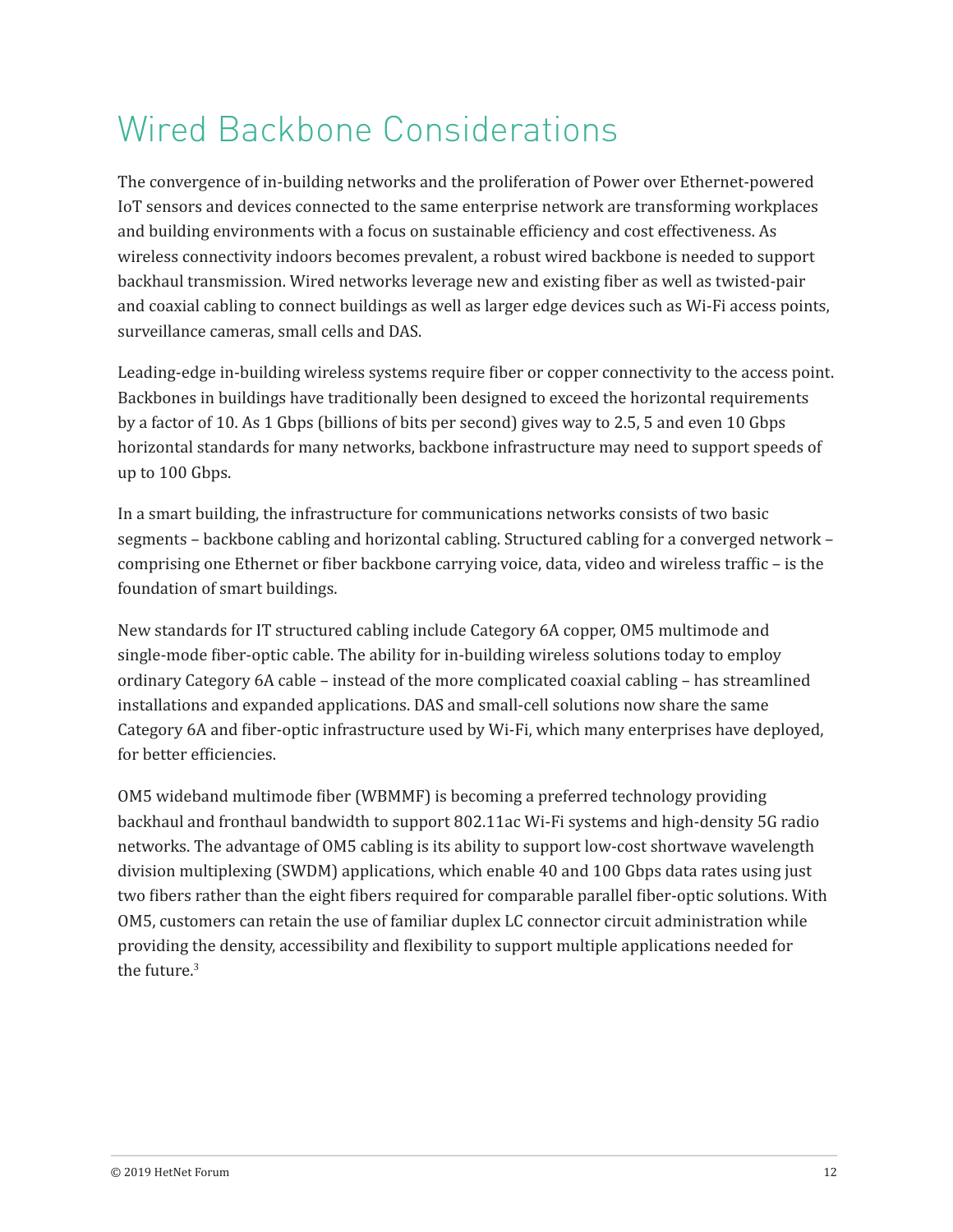#### Conclusion

A variety of technologies and solutions are needed to take advantage of coming business use cases that will arise as 5G technologies and CBRS spectrum are adopted. DAS and small-cell solutions continue to evolve to meet today's needs as well as future needs. Along with wireless infrastructure, a strong mix of fiber and other wired equipment are essential to meeting the exploding demand for accessing content and connections on wireless devices.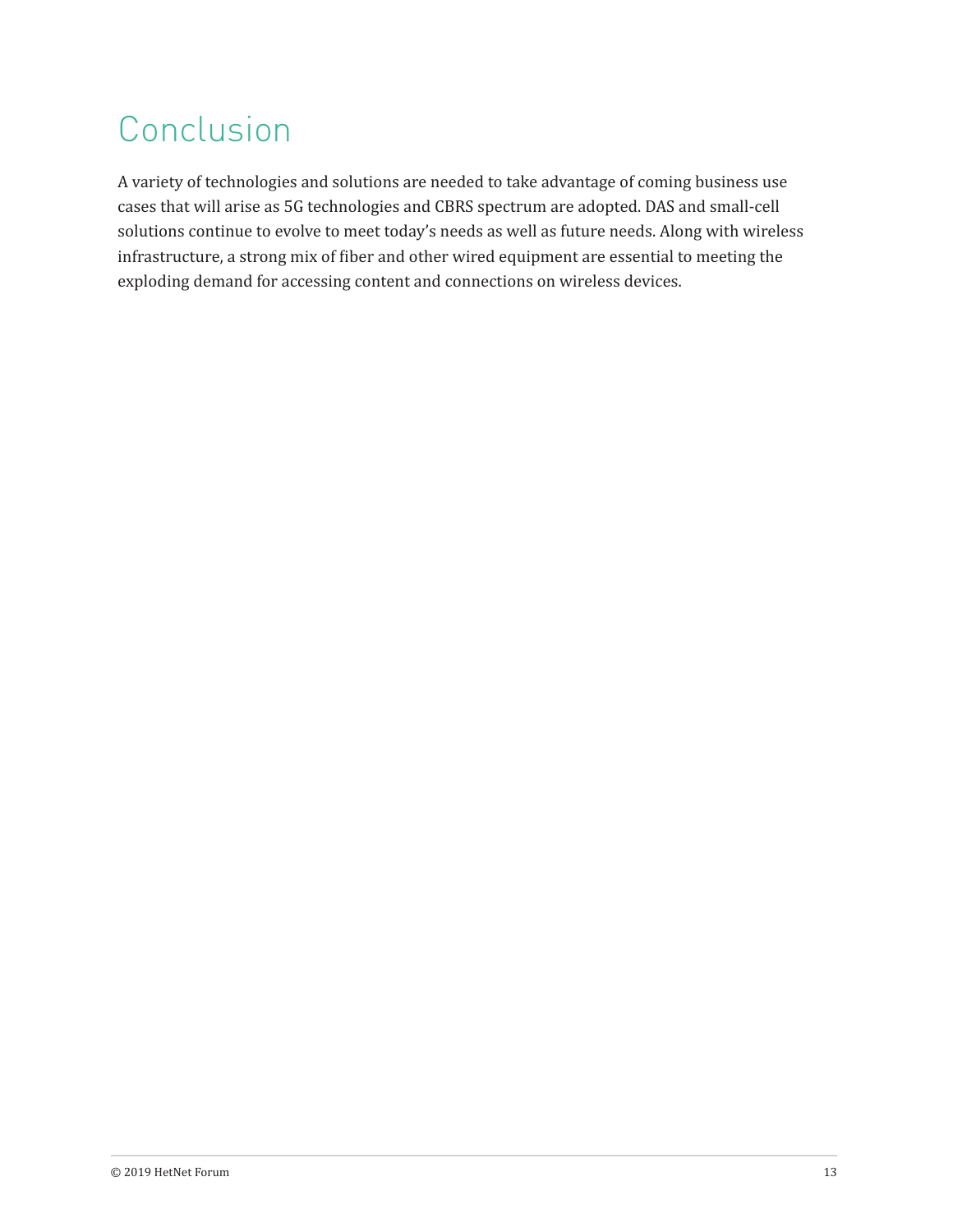#### About the Authors



ADRF is a leading Original Equipment Manufacturer (OEM) of in-building wireless solutions that ensure reliable connectivity in venues of any size, shape and location. Established in 1999 in Burbank, California, ADRF prides itself on having a customer-centric focus, designing solutions that meet each customer's unique needs, while providing a pathway to scale for the future. The company serves some of the world's leading enterprises, system integrators, public safety entities, neutral host operators, and wireless service providers.



Boingo helps the world stay connected to the people and things they love. The company builds Wi-Fi, cellular (DAS) and small cell networks at big venues like airports, stadiums, military bases, and commercial real estate properties, and monetizes those networks with a number of unique products and services.

#### **COMMSCOPE®**

In the ground, in buildings or through the air, CommScope understands that networks must be robust and reliable. The company's solutions are built with products and systems that are modular, cost-effective and easy to install and maintain. For more than 40 years, CommScope has been innovating the network infrastructure of the future. Developments such as the Internet of Things, seamless connectivity and 5G introduce new requirements and demand creative thinking. With its expertise in copper, fiber and wireless infrastructure, CommScope enhances and migrates networks to outperform today and be ready for the needs of tomorrow.



ZenFi Networks is dedicated to meeting the growing demand for next generation network access in the New York and New Jersey metro region with the most innovative communications infrastructure solutions delivered with unmatched support, problem solving and expertise. The company's 800-mile fiber network currently connects more than 2,000 sites and is growing month by month.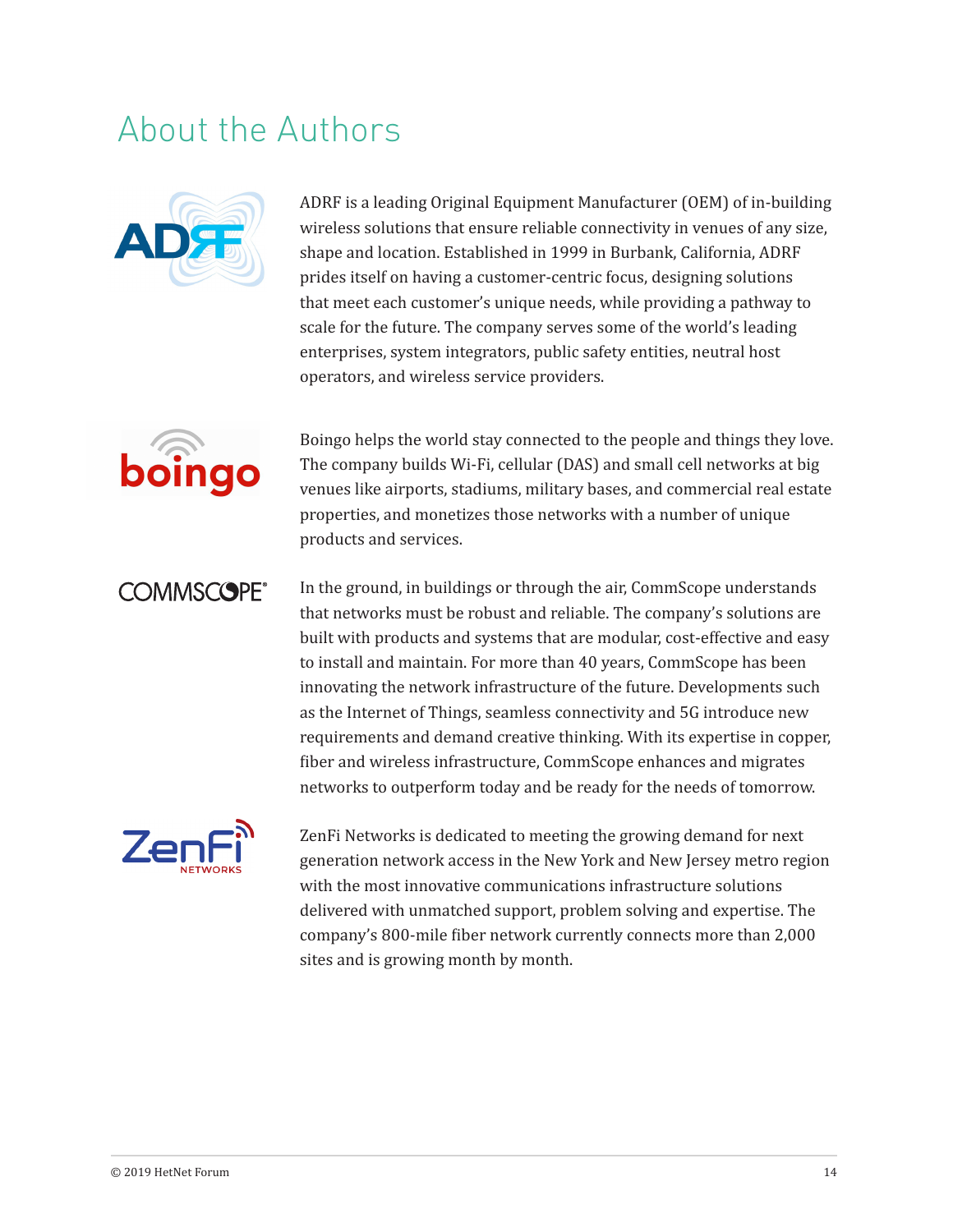## Endnotes

- 1. [Ericsson Mobility Report 1](https://www.ericsson.com/en/mobility-report/internet-of-things-forecast)
- 2. [Advantage Business Media Market Monitor Research Series. Designing Distributed](http://micro.apitech.com/pdf/whitepapers/DAS-API-WhitePaper.pdf)  [Antenna Systems \(DAS\).](http://micro.apitech.com/pdf/whitepapers/DAS-API-WhitePaper.pdf)
- 3. [CommScope: Maximizing the Potential of Smart Buildings](https://www.commscope.com/Docs/Maximizing-potential-of-smart-buildings_CO-113441-EN.pdf)